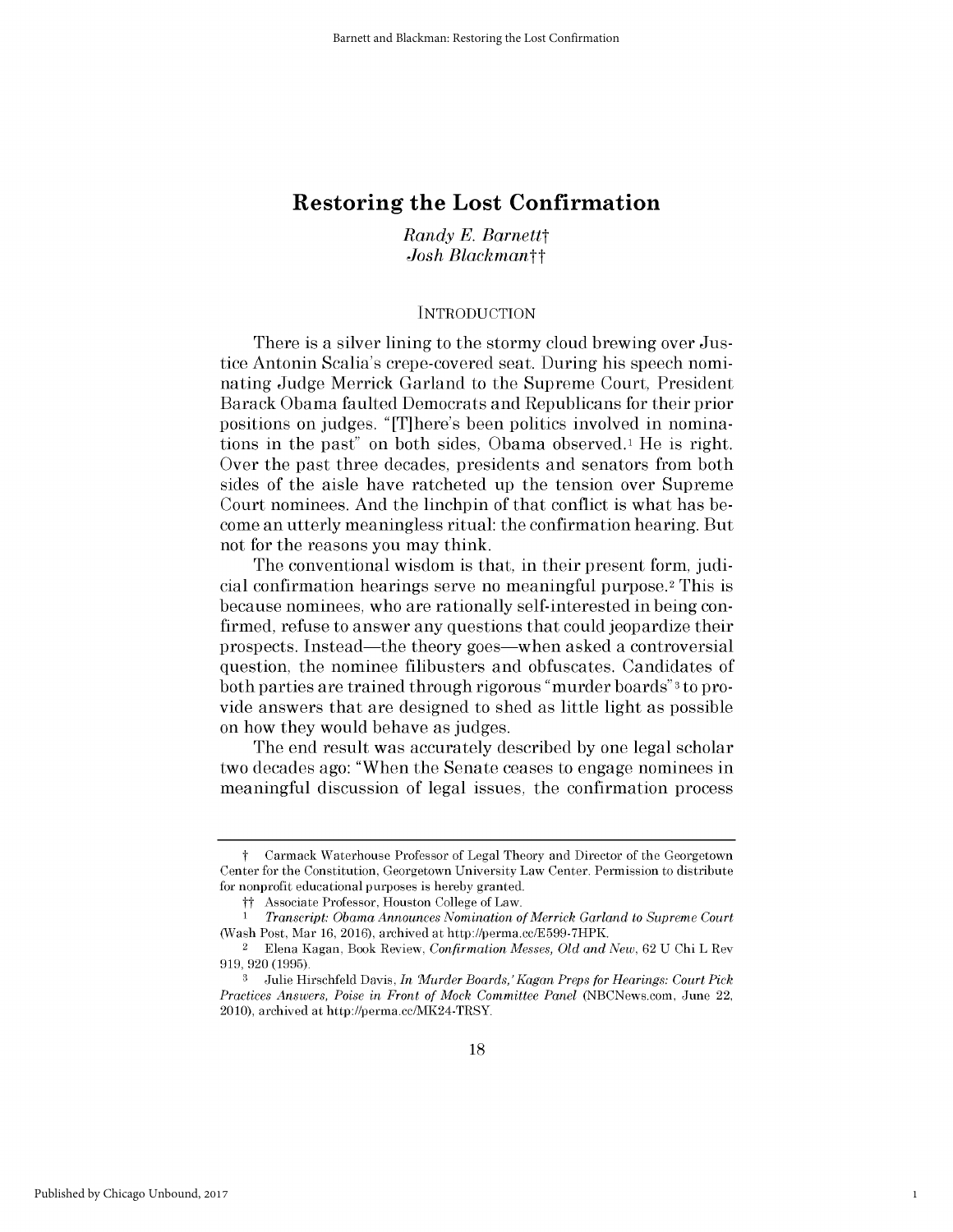**2016** *Restoring the Lost Confirmation* 19

takes on an air of vacuity and farce, and the Senate becomes incapable of either properly evaluating nominees or appropriately educating the public."4 That scholar was Justice Elena Kagan. Perhaps because of her astute awareness of this phenomenon, to ensure her own confirmation, the former Harvard Law School dean and solicitor general **did** what they all do: deftly navigated between the straits of Scylla's vacuity and Charybdis's farce.

However, the conventional wisdom is based upon an incomplete account of how the hearings have devolved. While we agree that the current dysfunctional state of the confirmation process stems from the failed appointment of Judge Robert Bork to the Supreme Court, there is a widespread misunderstanding of what exactly went wrong at the Bork hearing. We contend that the types of questions asked **by** both Democratic and Republican senators-at that hearing and since-assume a "legal realist" emphasis on results rather than on legal reasoning. The focus has been on *cases* of the Court rather than on *clauses* of the Constitution. Each side is trying to get nominees to tip their hand on how they will decide cases that each side cares about. But there is a better way.

This Essay proceeds in three parts. First, we identify three distinct "moves" that allow nominees to skate away from questions that might reveal that they would reach the "wrong" results in future cases. Second, we demonstrate how a focus on the meaning of clauses of the Constitution, rather than the cases before the Supreme Court, can fundamentally transform how hearings are conducted. Third, we explain how the gravitational pull of originalism can tug future justices, and ultimately the Supreme Court itself, closer to the original understanding of the Constitution. This approach would improve public confidence in the courts, and encourage presidents to be more mindful of the text of the Constitution, rather than outcomes, when selecting nominees.

Before we proceed further, we will place our cards on the table. We are originalists, and we would like to see more originalist justices on the Court. Our objective is, therefore, not neutral between constitutional approaches. Because of this, we believe the changes we recommend would be salutary for the entire body politic, even **if** they would make the confirmation of livingconstitutionalist judges a bit more challenging.

<sup>4</sup>Kagan, 62 **U** Chi L Rev at **920** (cited in note 2).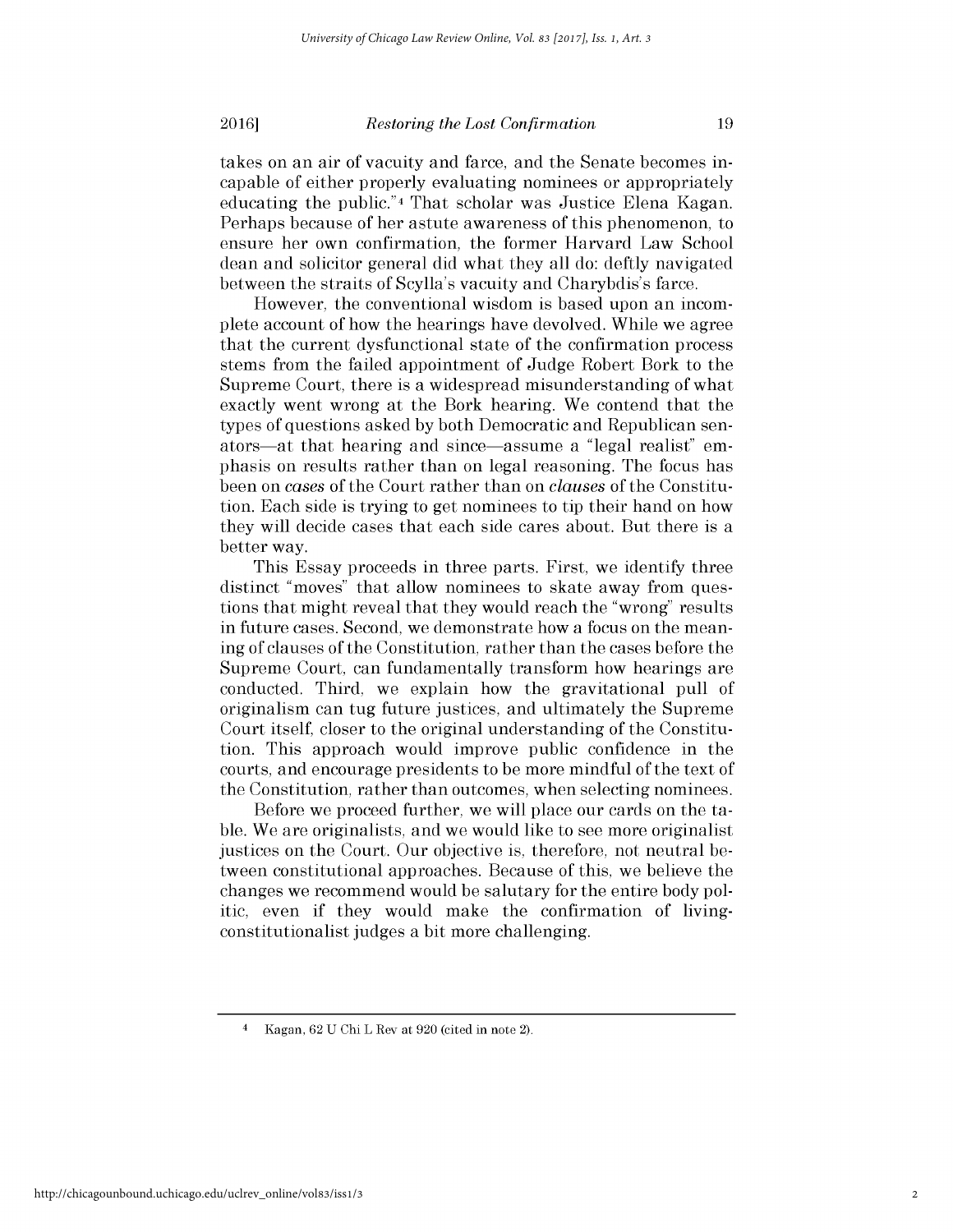# *The University of Chicago Law Review Online* 20 **[83:18**

Our proposed approach seeks to restore the lost confirmation, where the focus on the text and history of our "republican" Constitution—the truly immutable characteristics of our fundamental law-is paramount and timeless. But we believe that even **"liv**ing constitutionalists" should prefer the meaningful process we describe over the purposeless status quo. After all, very few nonoriginalists claim that the meaning of the text at the time of its enactment is wholly irrelevant to its meaning today. And the hearings we describe would give living constitutionalist nominees the opportunity to taut their interpretive methodology over that of originalism.

# **I.** THE **CONFIRMATION** THREE-STEP

In recent years, to avoid a repeat of the Judge Bork fiasco, executive branch murder boards have carefully prepared nominees to hew to a precise script, involving three distinct intellectual "moves":

*Move One.* Profess fealty to the text of the Constitution-and even to its original meaning-but especially to the more general "principles underlying the text."5

*Move Two.* Profess fealty to stare decisis even when—make *that especially* when-the Court's precedents have deviated from original meaning in ways that meet with contemporary political approval.6

*Move Three.* When asked to apply any of the Court's precedents to the current cases or controversies of most concern to the senators, decline to answer on the ground that the case may later come before the Court.7

Through this approach, the justice-to-be delicately follows the senators' lead along the confirmation tightrope—saying just enough to bolster the confidence of senators from the nominating president's party, while providing as little ammunition as possible to senators from the other party.

**<sup>5</sup>** See, for example, Randy **E.** Barnett, *Underlying Principles,* 24 Const Commen 405, 405, 411-13 **(2007)** (discussing how Professor Jack Balkin makes this move in the context of his theory on living constitutionalism); Charles W. "Rocky" Rhodes, *Navigating the Path to Supreme Appointment,* **38** Fla St **U** L Rev **537, 587 (2011).**

**<sup>6</sup>See,** for example, Rhodes, **38** Fla St **U** L Rev at **587** (cited in note **5)** (arguing that one of the reasons that Kagan was successfully nominated was that "[s]he referred to precedent as an 'enormously important principle of the legal system"').

**<sup>7</sup>** See, for example, id at **588** (arguing that one of the reasons Justice Clarence Thomas was approved **by** the Senate was that he refused to answer any questions on *Roe v Wade,* 410 **US 113 (1973),** because doing so would "compromis[e] his impartiality").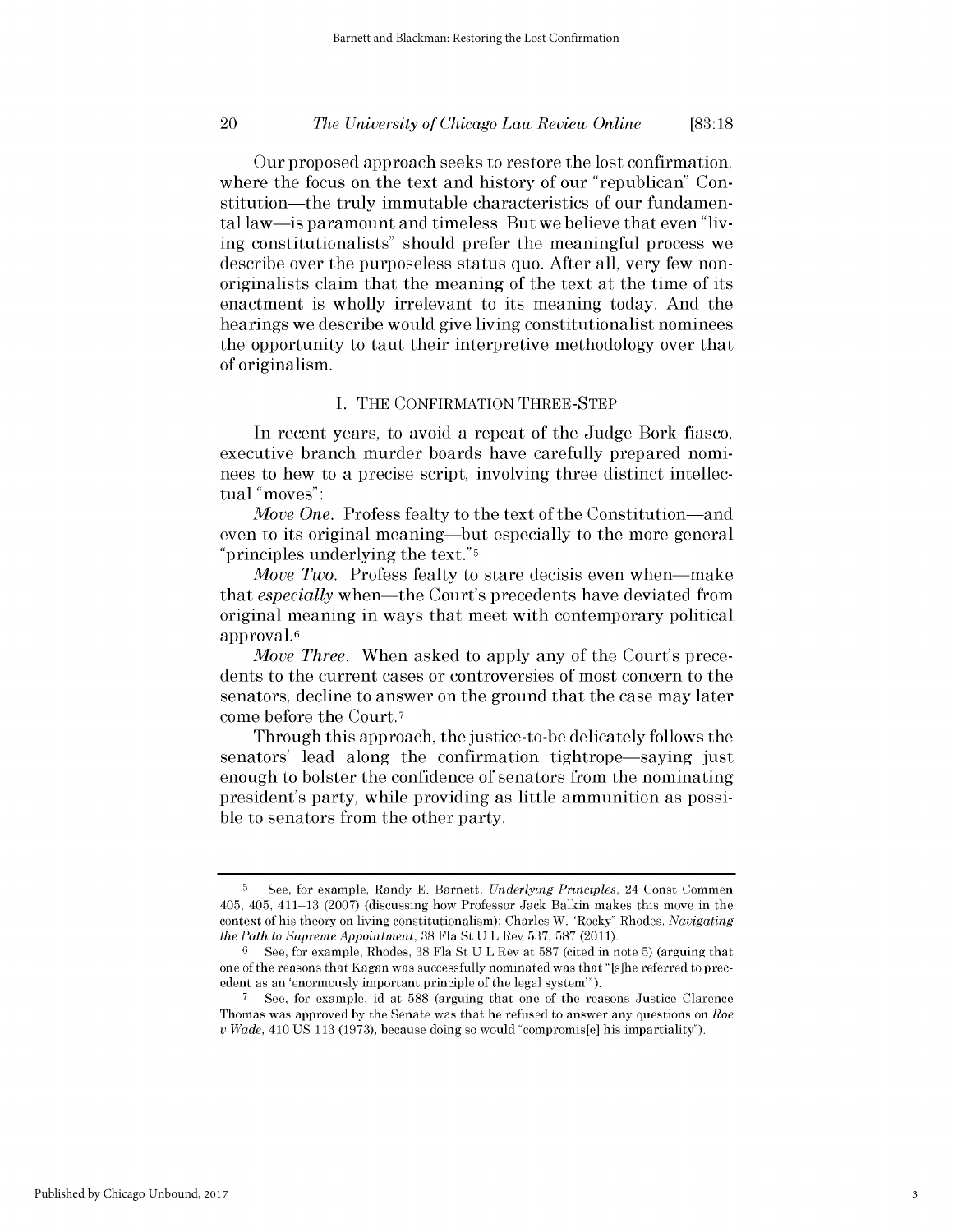#### **2016** *Restoring the Lost Confirmation* 21

Confirmations during the post-Bork world have demonstrated several disquieting trends from both Republican and Democratic nominees to the Supreme Court. They all profess **fid**elity to the text of the Constitution-to the principles it establishes **if** not to its original meaning-but then all profess fidelity to the precedents that the Senate values. Adhering to stare decisis helps both Republican and Democratic nominees avoid awkward questions about areas where the original meaning of the text might lead to unpopular results. When coupled with a refusal to answer questions about any issue that "might come before the Court," confirmation hearings have been drained of any ability to generate answers that can help senators criticize nominees.8

Like the television program *Seinfeld*, the hearings have become a show about nothing. When confronted with uncomfortable questions, the nominees repeat a jurisprudential version of "yada yada."9 But we believe this unfortunate state of affairs is enabled because both Democrats and Republicans have embraced a legal realist approach, **if** not to the Constitution itself, then to the practice of constitutional law. In essence, both sides believe-or act as if they believe-that the Constitution *is* whatever the Supreme Court says it is. While they are nominees, the Constitution **is** whatever the Supreme Court has said it was in the past; then, after confirmation, the Constitution is whatever the nominees (now justices) may wish it to be in the future. So senators and nominees opine about two empty concepts.

The first is stare decisis or precedent: Will the nominee follow the hallowed case of *United States v Whatchamacallit* or not? No one thinks justices should follow every precedent, so the crucial issue is picking and choosing which to follow and which to ignore. On the tenth anniversary of his confirmation, Justice Samuel Alito half-jokingly explained that stare decisis is "a [L]atin phrase" that means "to leave things decided when it suits our purposes." **10** Unless they can explain how we know *which precedents to follow and which to reverse*—apart from liking the results pontification about stare decisis is really a show about nothing.

The second empty issue to be discussed is the bugaboo of **"ju**dicial activism" and its conjoined twin "judicial restraint," which

**<sup>8</sup>**See id at **562** n 142 ("The uneasy compromise of the Senate Judiciary Committee has been that Senators are free to ask any questions, and the nominee is free to refrain from answering as a result of the impropriety of the question.").

**<sup>9</sup>**Television Broadcast, *Seinfeld,* Season **8,** Episode **19:** "The Yada Yada" **(NBC,** Apr 24, **1997).**

**<sup>10</sup>**Josh Blackman, *Justice Alito Reflects on His Tenth Anniversary on #SCOTUS,* (Josh Blackman's Blog, Sept 21, **2015),** archived at http://perma.cc/MU3Z-DXMS.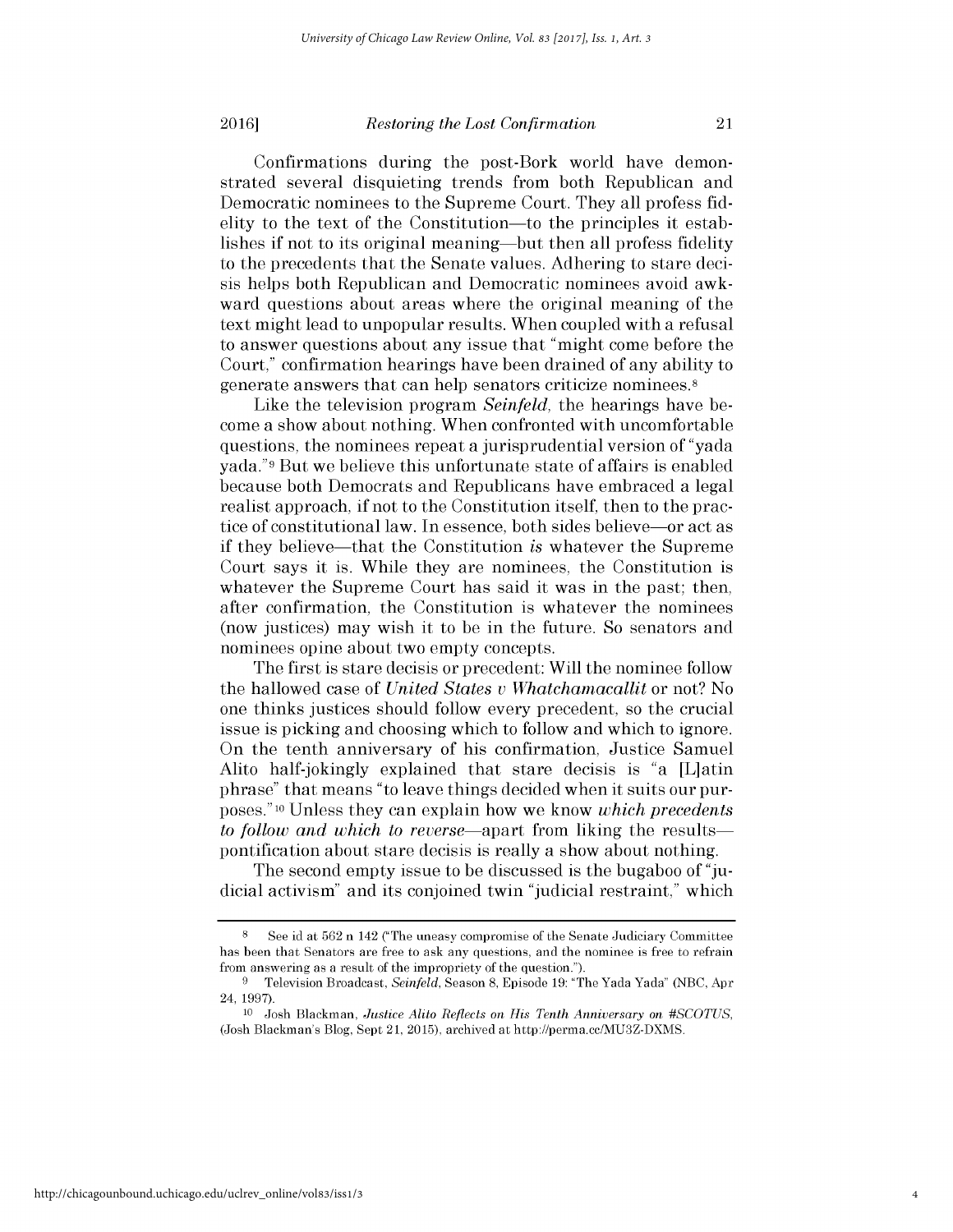# *The University of Chicago Law Review Online* 22 **[83:18**

today's judicial conservatives have inherited from New Deal progressives.11 But what exactly is "activism"? Is it activism when any popularly enacted law is held unconstitutional? Neither Democrats nor Republicans truly believe this, because they want judges to strike down laws as unconstitutional when doing so leads to the "right result" (but not when it does not).

For Democrats, invalidating the federal partial birth abortion ban is the right result, 12 and for conservatives, invalidating the Affordable Care Act is the right result.13 So judicial activism means thwarting the "will of the people" when critics agree with the people, while they complain about the "tyranny of the majority" when they disagree.14 Once again, this line of questioning leads nowhere and reveals nothing.

We can do better. To restore the lost confirmation hearing, we propose some modest changes in the way that senators ask their questions to nominees.

#### **II.** CLAUSES, **NOT CASES**

Supreme Court confirmation hearings do not have to be about either results or nothing. They could be about clauses, not cases.<sup>15</sup> Instead of asking nominees how they would decide particular cases, senators should ask them to explain what they think the various clauses of the Constitution mean, separate and apart from *any* Supreme Court precedent. (It is too easy merely to cite a case and dodge the difficult question.) Does the Second Amendment protect an individual right to arms? What was the original meaning of the Privileges or Immunities Clause of the Fourteenth

**<sup>11</sup>** See Randy **E.** Barnett, *Our Republican Constitution: Securing the Liberty and Sovereignity of We the People* **158-60** (Broadside 2016) (describing the rise of "judicial activism" from the previous Progressive mantra of "[j]udicial self-restraint").

<sup>12</sup>See, for example, Caroline Burnett, Note, *Dismantling Roe Brick by Brick-The Unconstitutional Purpose behind the Federal Partial-Birth Abortion Act of 2003, 42 USF* L Rev **227, 231 (2007)** ("[T]he federal ban is unconstitutional because its only purpose is to impose an undue burden on a woman's right to seek an abortion.").

**<sup>13</sup> See,** for example, Randy **E.** Barnett, *Commandeering the People: Why the Individual Health Insurance Mandate Is Unconstitutional,* **5 NYU J** L **&** Liberty **581, 582** (2010) ("[T]he individual mandate is unconstitutional under **...** the Commerce and Necessary and Proper Clauses and the tax power."). **See** also Josh Blackman, *Unprecedented: The Constitutional Challenge to Obamacare* 39-44 (Public Affairs **2013)** (chronicling the origin of the constitutional challenge to the ACA's individual mandate).

<sup>14</sup>See Randy **E.** Barnett, *Is the Rehnquist Court an "Activist" Court? The Commerce Clause Cases,* **73 U** Colo L Rev **1275, 1275-76** (2002) (noting that "'activism' usually refers to an action taken **by** a court of which the speaker disapproves").

**<sup>15</sup>**See Randy **E.** Barnett, *Clauses Not Cases,* **115** Yale L **J** F 24, 24 (2006); Randy **E.** Barnett and Josh Blackman, *The Next Justices* **(Weekly** Standard, Sept 14, **2015)** archived at http://perma.cc/8DLP-YL6X.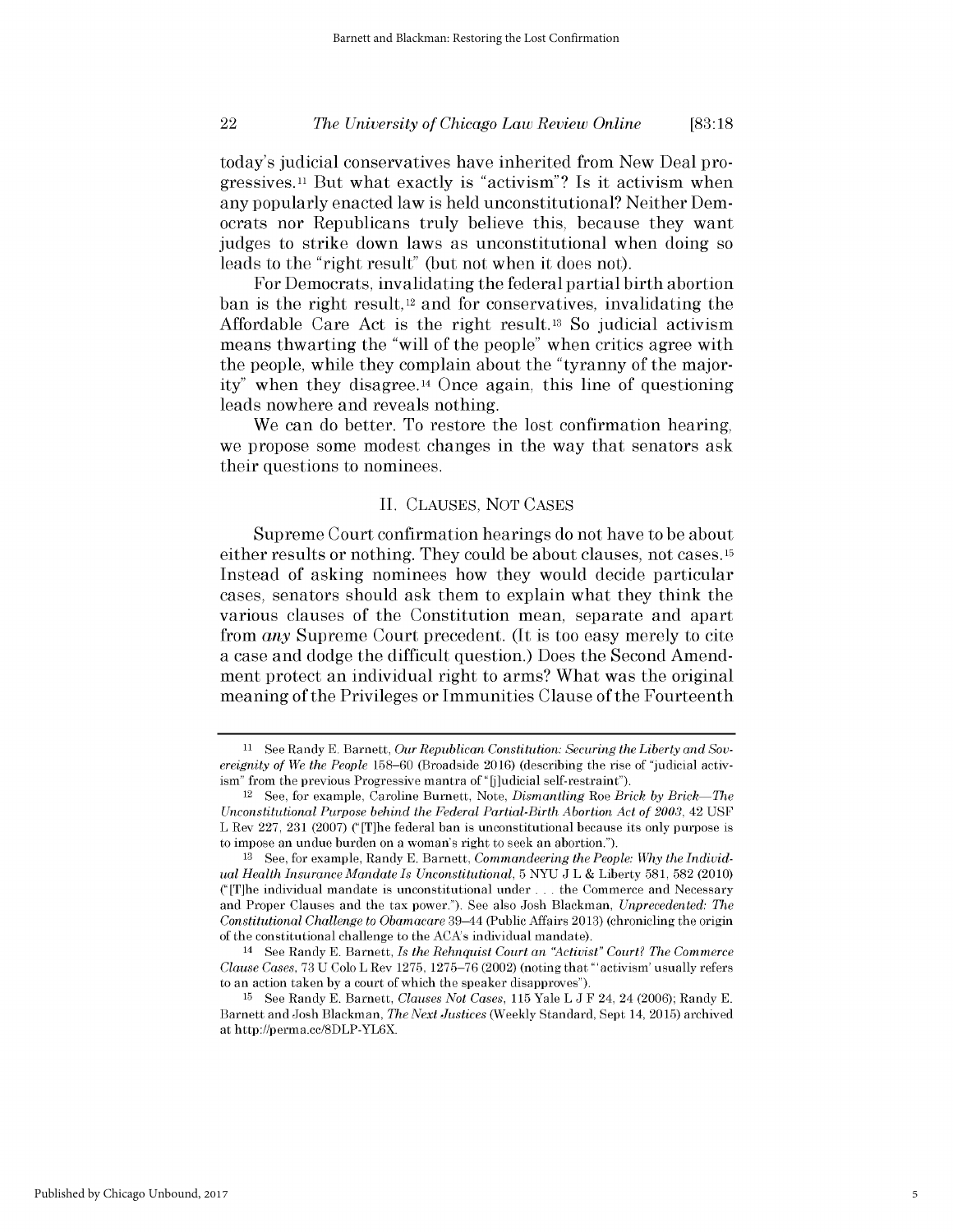#### **2016 2016** *Restoring the Lost Confirmation*

Amendment? (Hint: it included an individual right to arms.)<sup>16</sup> Does the Fourteenth Amendment "incorporate" the Bill of Rights and, **if** so, how and why? Does the Ninth Amendment protect judicially enforceable unenumerated rights? Does the Necessary and Proper Clause delegate unlimited discretion to Congress, or **is** there room for judicial enforcement? Where in the text of the Constitution is the so-called Spending Power **(by** which Congress claims the power to spend tax revenue on anything it wants) and does it have any enforceable limits? Again, none of these questions should be answered with citations to the United States Reports.

Senators do not need to ask how the meanings of these clauses should be applied in particular circumstances—those questions will be avoided **by** Move Three anyway. Just ask about the meaning of the clause itself and how it should be ascertained. Do nominees think they are bound **by** the original public meaning of the text? Even those who deny this still typically claim that original meaning is one "factor" or a starting point.17 **If So,** what other factors do they think a justice should rely on to "interpret" the meaning of the text?

Would it be unfair to ask nominees to the Supreme Court what they believe the Constitution means and why they believe it? We admit this would be challenging for anyone, including us. But why should we not expect judicial nominees to have studied the Constitution *before* they are given lifetime tenure to interpret and apply the Constitution? And repeating the catechism of previous Supreme Court decisions is not the same thing as opining on the meaning of the Constitution *itself.* Unless you assume, of course, that the Constitution really *is* what the Supreme Court says it is and nothing more. As justices, they will get to vote whether they think these previously decided cases were *rightly* decided. Their knowledge and perspective on this history is essential to understand before the Senate elevates them to the **high** court.

Inquiring into clauses, not cases, would also require senators to learn about the original meaning of the Constitution. Beyond hearing the nominee's answers, it would be enlightening to hear what the members of the Judiciary Committee think about these

**<sup>16</sup>** Josh Blackman and Ilya Shapiro, *Keeping Pandora's Box Sealed: Privileges or Immunities,* The Constitution in 2020, *and Properly Extending the Right to Keep and Bear Arms in to the States,* **8** Georgetown **J** L **&** Pub Pol **1,** 51-54 (2010).

**<sup>17</sup>See,** for example, Rhodes, **38** Fla St **U** L Rev at **587** (cited in note **5)** (describing Justice Kagan's judicial philosophy as articulated during her nomination hearing).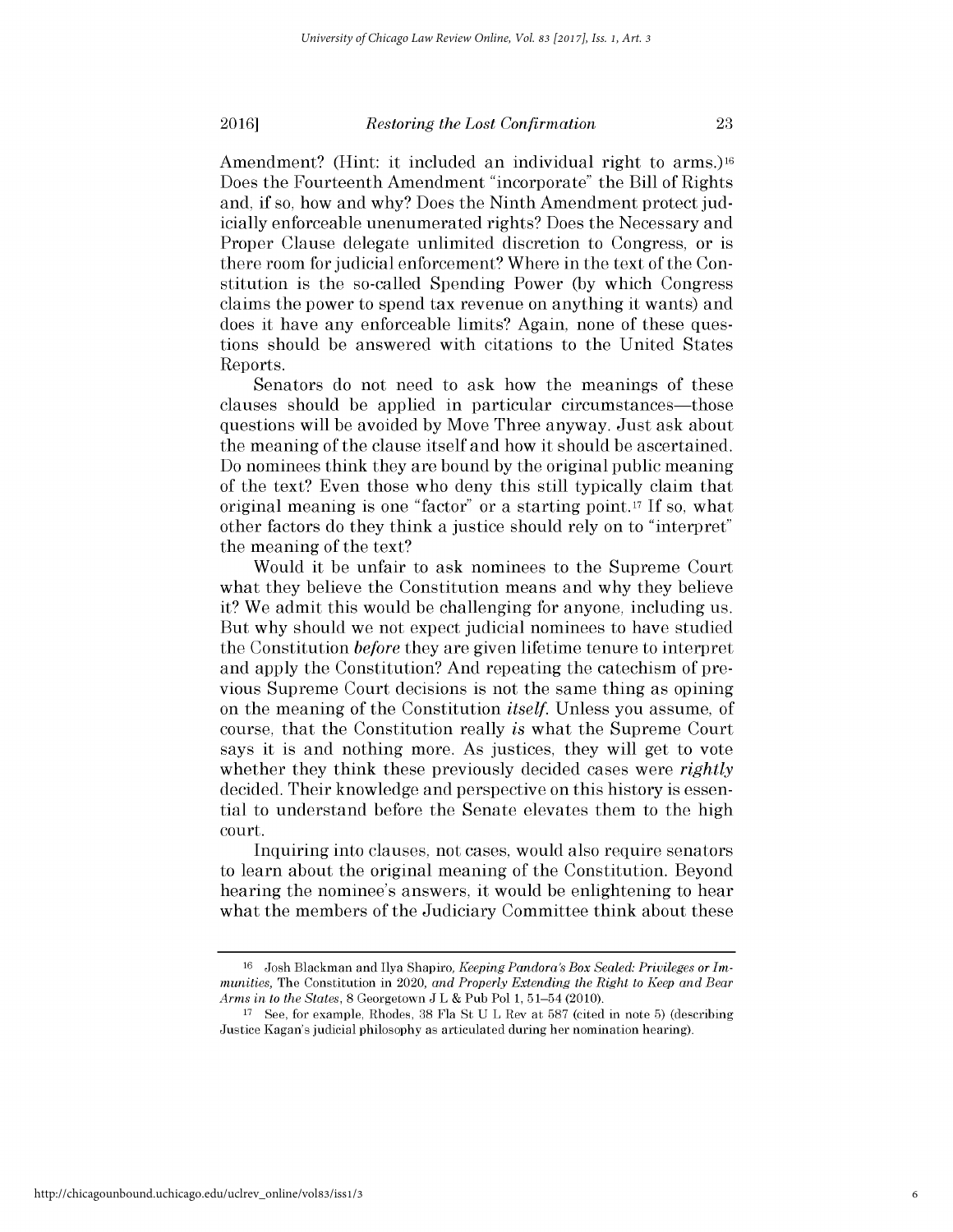# *The University of Chicago Law Review Online* 24 **[83:18**

topics. This would be a public service that would improve the process **by** which justices are appointed. Such a hearing would not only be entertaining, it would be informative and educational. **Af**ter all, it would be about the meaning of the Constitution, which is to say that, unlike *Seinfeld,* it would be about something.

# III. **CONFIRMING ORIGINALISM'S** GRAVITATIONAL **PULL**

The benefits of a confirmation hearing about clauses, not cases, are manifold. First, it would eliminate the ritual of nominees pledging their fidelity to inherently inconsistent precedents and doctrines. Second, the nominee would provide the senators, and ultimately the American people—the true sovereigns<sup>18</sup>—with a **high** profile dialectic on the text and history of our Constitution. In truth, this was why Judge Bork's nomination hearings were so riveting. Above all else, an originalist confirmation hearing would restore an eroded faith in the judiciary. The nominees would make clear to the American people that they are indeed deciding cases based on our most fundamental laws, rather than on the personal policy preferences of nine lawyers in Washington, **DC.**

We harbor no illusions that the members of the Senate Judiciary Committee all possess the sufficient knowledge to meaningfully engage in this line of questioning, beyond reading prepared questions from staffers. But we do not need a cadre of originalist senators. The beauty of our reform is that no rules need be changed; no bipartisan agreement need be reached; and even the Republicans on the Senate Judiciary Committee need not all be of the same mind. For this approach to restore the lost confirmation hearing, we need only a senator or two to focus their limited time on originalism. And we have full confidence that the Judiciary Committee counsel on both sides are quite capable of generating useful questions for the nominees. After all, it was a few well-chosen questions from Senate Democrats that elicited the **highly** revealing answers **by** Bork on the meaning of the Ninth Amendment.

Imagine **if** a handful of senators grilled the next nominee on questions of original meaning, and he or she proved utterly incapable of answering their questions, beyond perfunctory platitudes. Whenever the nominee reverted to discussing case law, the senator would interrupt and say, "Judge, **I** am not interested in

**<sup>18</sup>**See Randy **E.** Barnett, We the People: *Each and Every One,* **123** Yale L **J 2576, 2597-99** (2014) (discussing "We the People" as individuals and the conception of "individual popular sovereignty" that results).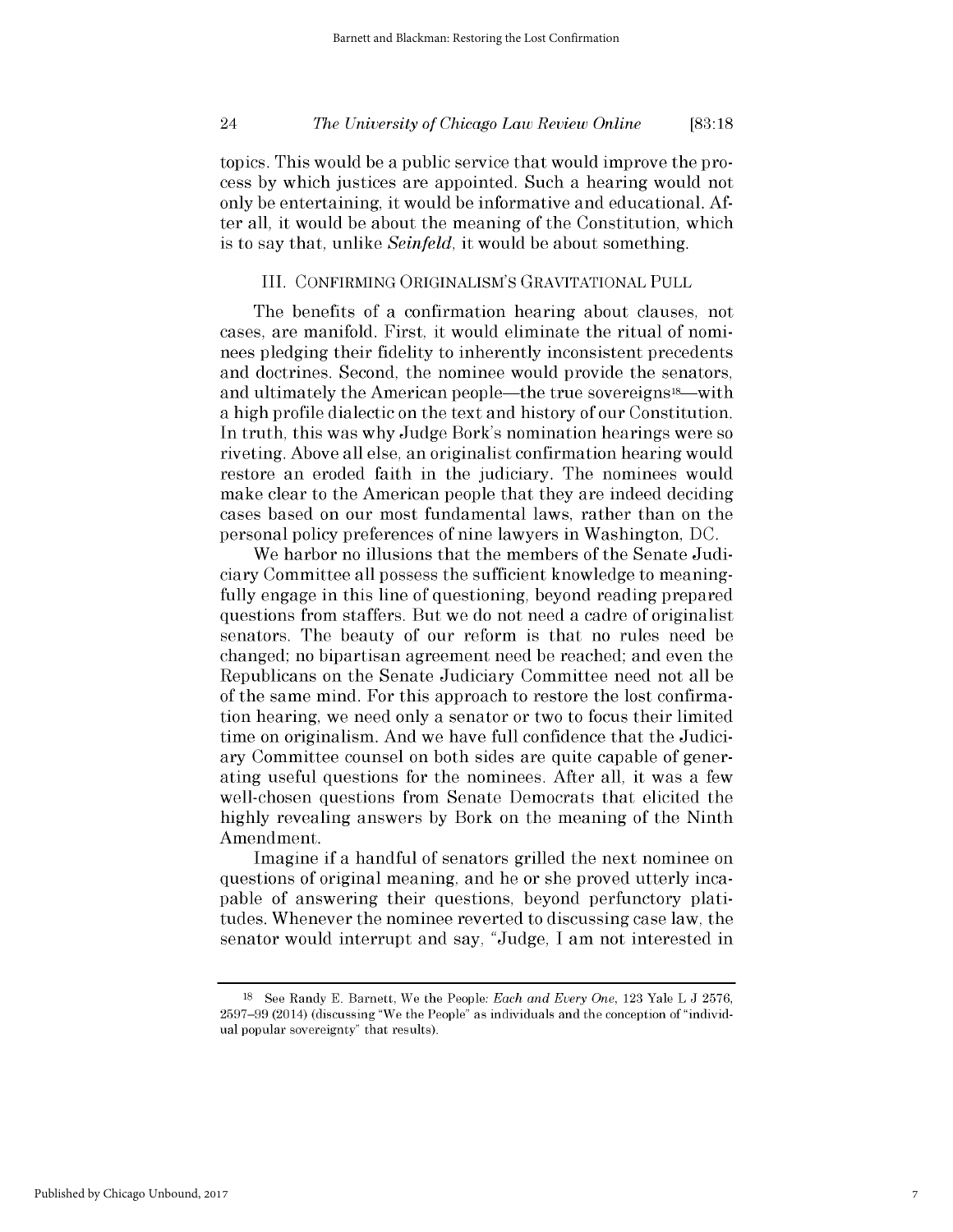ism on the Court.

#### **2016 2016** *Restoring the Lost Confirmation*

what is in the United States Reports. Once confirmed, you can change that. **I** want you to discuss matters you cannot change, like the Federalist and Anti-Federalist papers, Blackstone's Commentaries, the records of the Constitutional Convention, records of the ratification of the Fourteenth Amendment, and other contemporaneous sources." Any effort to shift back to citing cases should be swiftly halted. With such a rough going, the tenor of the debate would *immediately* change. These questions are especially critical given that the next nominee will **fill** the seat of Justice Scalia, who ought to be canonized as the patron saint of original-

Unlike the sort of gotcha questions that have marked recent hearings, these originalist questions are entirely fair game. Even the most otherwise qualified candidate would be embarrassed **by** a lack of knowledge of the meaning of particular clauses. What he or she believes that meaning to be would reveal to the American people how he or she will go about making decisions once no longer controlled **by** stare decisis. The inquiring senators would make the seminal point that the Constitution is not just what five justices say it is-the Supreme Court does not have a monopoly on interpreting the Constitution.

As happened after the failed Bork nomination, **if** a hypothetical nonoriginalist nominee is sunk-or even wounded-by his or her lack of familiarity with the meaning of the Constitution's text, all future nominees would seek to avoid that embarrassment. The executive branch lawyers managing the nomination would insist that nominees become versed in the sort of originalist questions our hypothetical nominee stumbled on. And maybe the lawyers will learn something in the process—that originalism is not as indeterminate as the professoriate would suggest. Many cases can be resolved **by** relying on this methodology. Further, original meaning is often consistent with the outcomes of many of the canonical cases, such as *Brown v Board of Education of Topeka.19* Democratic senators, who may subscribe to a living constitutionalist view of the law, may start to research progressive approaches to originalism, such as that of Professor Jack Balkin,20

**<sup>19</sup>**347 **US** 483 (1954). See Barnett, *Our Republican Constitution at* **120-23, 160-63** (cited in note **11)** (discussing why *Plessy v Ferguson,* **163 US 537 (1896),** was wrong on originalist grounds, and how *Brown* represented the redemption of our republican Constitution).

<sup>20</sup> See generally Jack M. Balkin, *Living Originalism* (Belknap 2011). Professor Balkin has argued that the Constitution is "an initial framework for governance that sets politics in motion, *[ ]* that Americans must **fill** out over time through constitutional construction"). **Id** at **3.**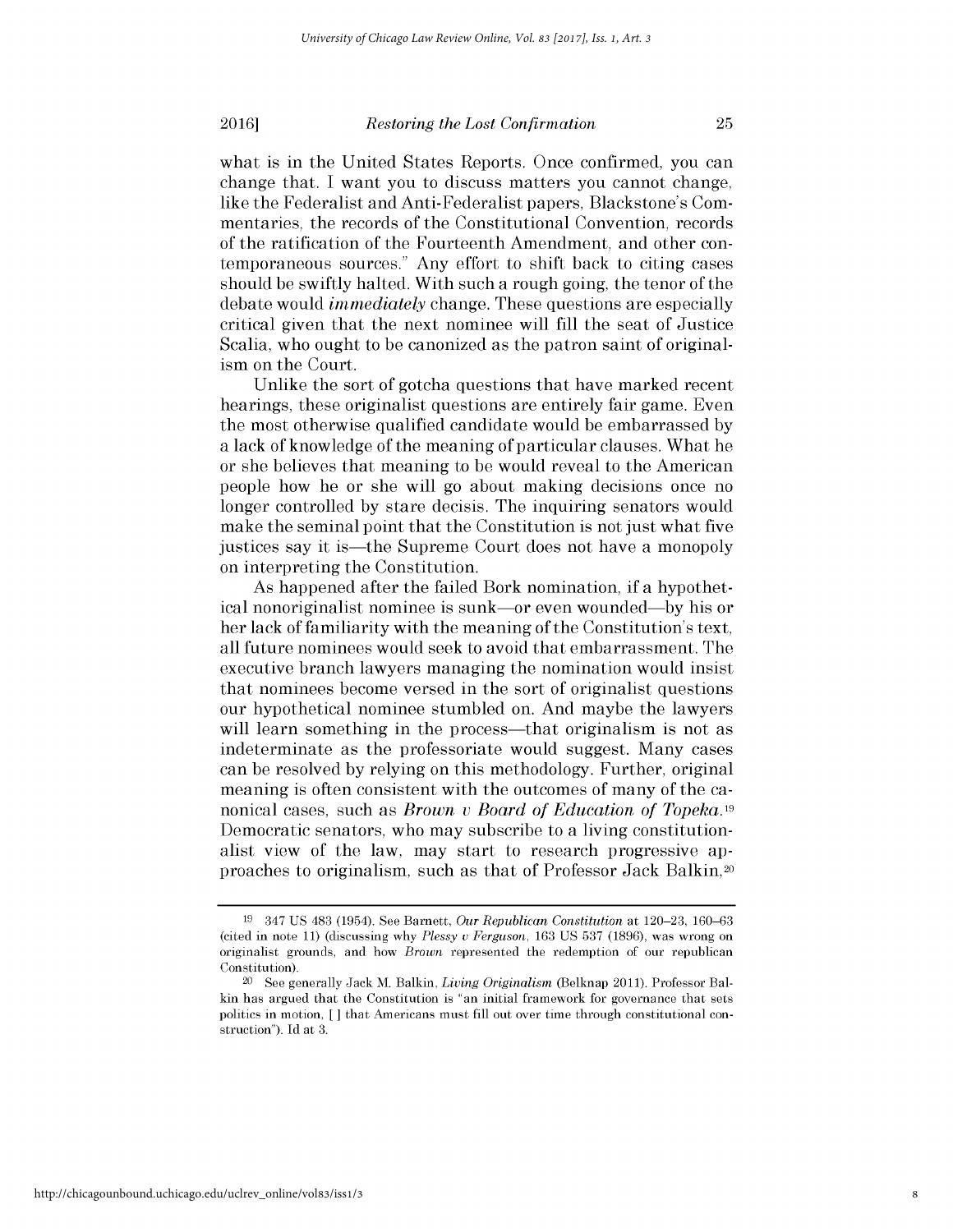# *The University of Chicago Law Review Online* **26 [83:18**

*to* ask more informed questions. Even **if** the senators cannot agree on the result, an agreement on the framework would be a monumental shift forward.

We believe it is reasonable to expect our hypothetical nominee's confirmation hearing to become a "teaching moment" that would influence a Justice's jurisprudence once confirmed. Plus, the executive branch attorneys selecting nominees will begin to inquire at the vetting stages about originalism-lest they avoid an embarrassing moment—forcing the short listers to discuss this methodology.

Who knows? Lower court judges who seek elevation to the Supreme Court may even write originalist opinions as an audition for the **big** show. (This sort of historical education cannot be crammed into murder board sessions; it takes a lifetime of study.) And **if** we dream big, we can even imagine constitutional law professors teaching future judges something about the Constitution's original meaning. (Oh well, we can dream.)

Above all, such hearings would demonstrate the gravitational force of originalism: even where a nonoriginalist precedent exists, the tug of the original Constitution exudes an undeniable and irresistible force on our body politic.21 No nominee would be confirmable who expressly denied the relevance of the questions being asked. For example, during Justice William Brennan's confirmation hearing in **1956,** he wisely declined to answer a question about whether "the Constitution and amendments thereto have a fixed and definite meaning when they are adopted."22 Even "five-finger" Brennan could not bring himself to say in his confirmation hearing what he would practice from the bench. Five decades later, taking the wiser tack, Justice Kagan proudly proclaimed that "we are all originalists."23

No candidate would be deemed qualified who was unable to answer questions like these. With the information revealed **by** such hearings, senators would be in a position to vote, as they **did**

<sup>21</sup>Randy Barnett, *The Gravitational Force of Originalism,* **82** Fordham L Rev **411,** 421 **(2013)** ("[O]riginalism has a kind of gravitational force that affects legal doctrine in significant ways.") (quotation marks omitted); Josh Blackman, *Back to the Future of Originalism,* 16 Chapman L Rev **325,** 326 **(2013)** ("Even when originalism is not at the forefront, this jurisprudence exudes a gravitational pull that tugs at the Constitution, and prevents it from drifting too far away [from] its original meaning.") (emphasis omitted).

<sup>22</sup>*Nomination of William Joseph Brennan, Jr.: Hearings before the Committee on the Judiciary United States Senate,* 85th Cong, 1st Sess **36 (1957).**

**<sup>23</sup>***The Nomination of Elena Kagan to Be an Associate Justice of the Supreme Court of the United States: Hearing before the Committee on the Judiciary United States Senate,* 111th Cong, **2d** Sess 62 (2010).